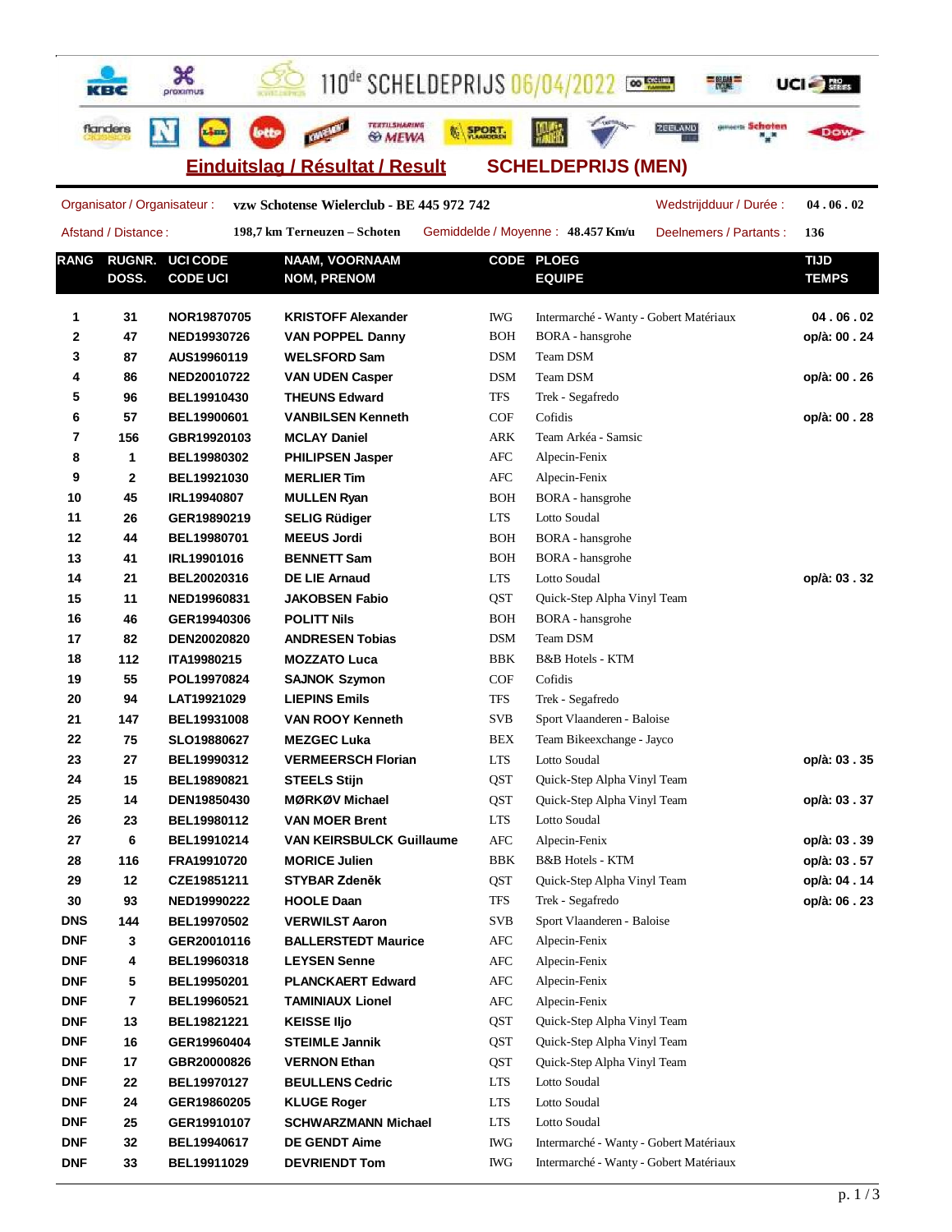| <b>DNF</b> | 34  | HUN19981129        | <b>PEAK Barnabàs</b>                  | <b>IWG</b> | Intermarché - Wanty - Gobert Matériaux |
|------------|-----|--------------------|---------------------------------------|------------|----------------------------------------|
| <b>DNF</b> | 35  | <b>BEL19880928</b> | <b>PLANCKAERT Baptiste</b>            | IWG        | Intermarché - Wanty - Gobert Matériaux |
| DNF        | 36  | <b>BEL19980621</b> | <b>THIJSSEN Gerben</b>                | IWG        | Intermarché - Wanty - Gobert Matériaux |
| <b>DNF</b> | 37  | NED19880118        | <b>VAN POPPEL Boy</b>                 | IWG        | Intermarché - Wanty - Gobert Matériaux |
| <b>DNF</b> | 42  | EST19930915        | <b>LAAS Martin</b>                    | BOH        | <b>BORA</b> - hansgrohe                |
| <b>DNF</b> | 43  | AUT19910401        | <b>HALLER Marco</b>                   | BOH        | <b>BORA</b> - hansgrohe                |
| <b>DNF</b> | 51  | BEL19950120        | <b>ALLEGAERT Piet</b>                 | COF        | Cofidis                                |
| <b>DNF</b> | 53  | SUI19940117        | <b>BOHLI Tom</b>                      | COF        | Cofidis                                |
| DNF        | 54  | FRA19971025        | <b>DELETTRE Alexandre</b>             | COF        | Cofidis                                |
| DNF        | 71  | NED19930621        | <b>GROENEWEGEN Dylan</b>              | BEX        | Team Bikeexchange - Jayco              |
| <b>DNF</b> | 72  | SUI20000504        | <b>BALMER Alexandre</b>               | BEX        | Team Bikeexchange - Jayco              |
| <b>DNF</b> | 73  | AUS19931222        | <b>EDMONDSON Alexander</b>            | BEX        | Team Bikeexchange - Jayco              |
| <b>DNF</b> | 74  | NZL19870722        | <b>BEWLEY Samuel</b>                  | BEX        | Team Bikeexchange - Jayco              |
| <b>DNF</b> | 76  | AUS19980522        | <b>O BRIEN Kelland</b>                | BEX        | Team Bikeexchange - Jayco              |
| <b>DNF</b> | 77  | NZL19980512        | <b>STEWART Campbell</b>               | BEX        | Team Bikeexchange - Jayco              |
| <b>DNF</b> | 81  | NED19950727        | <b>BOL Cees</b>                       | <b>DSM</b> | Team DSM                               |
| <b>DNF</b> | 83  | GER19940215        | <b>DENZ Nico</b>                      | <b>DSM</b> | Team DSM                               |
| <b>DNF</b> | 84  | GER19990303        | <b>MÄRKL Niklas</b>                   | <b>DSM</b> | Team DSM                               |
| <b>DNF</b> | 85  | ITA19980325        | <b>DAINESE Alberto</b>                | DSM        | Team DSM                               |
| <b>DNF</b> | 91  | ESP19890328        | <b>ABERASTURI IZAGA Jon</b>           | TFS        | Trek - Segafredo                       |
| DNF        | 92  | BEL19940715        | <b>VERGAERDE Otto</b>                 | TFS        | Trek - Segafredo                       |
|            |     |                    |                                       |            |                                        |
| DNF        | 95  | ITA19960814        | <b>MOSCHETTI Matteo</b>               | TFS        | Trek - Segafredo                       |
| <b>DNF</b> | 101 | GER19940117        | <b>ACKERMANN Pascal</b>               | <b>UAD</b> | <b>UAE Team Emirates</b>               |
| <b>DNF</b> | 102 | GER19980904        | <b>GROß Felix</b>                     | <b>UAD</b> | <b>UAE Team Emirates</b>               |
| <b>DNF</b> | 105 | COL19941104        | <b>MOLANO BENAVIDES Juan Seba UAD</b> |            | <b>UAE Team Emirates</b>               |
| <b>DNF</b> | 106 | NOR19890207        | <b>LAENGEN Vegard Stake</b>           | <b>UAD</b> | <b>UAE Team Emirates</b>               |
| <b>DNF</b> | 107 | ITA19940901        | <b>TROIA Oliviero</b>                 | <b>UAD</b> | <b>UAE Team Emirates</b>               |
| <b>DNF</b> | 111 | GER19980127        | <b>HEIDEMANN Miguel</b>               | BBK        | <b>B&amp;B</b> Hotels - KTM            |
| <b>DNF</b> | 113 | CAN20021023        | <b>PARISELLA Raphael</b>              | BBK        | B&B Hotels - KTM                       |
| <b>DNF</b> | 114 | FRA19970425        | <b>LAGREE Adrien</b>                  | BBK        | <b>B&amp;B</b> Hotels - KTM            |
| <b>DNF</b> | 115 | FRA19830303        | <b>LEMOINE Cyril</b>                  | BBK        | <b>B&amp;B</b> Hotels - KTM            |
| <b>DNF</b> | 121 | ITA19870619        | <b>MODOLO Sacha</b>                   | BCF        | Bardiani CSF Faizané                   |
| <b>DNF</b> | 122 | ESP20030709        | <b>BONILLO MARTIN Iker</b>            | BCF        | Bardiani CSF Faizané                   |
| <b>DNF</b> | 123 | ITA19990114        | <b>COLNAGHI Luca</b>                  | BCF        | Bardiani CSF Faizané                   |
| <b>DNF</b> | 124 | ITA19941119        | <b>FIORELLI Filippo</b>               | <b>BCF</b> | Bardiani CSF Faizané                   |
| DNF        | 125 | ITA19930401        | <b>GABBURO Davide</b>                 | <b>BCF</b> | Bardiani CSF Faizané                   |
| <b>DNF</b> | 126 | ITA19970802        | <b>ZANONCELLO Enrico</b>              | BCF        | Bardiani CSF Faizané                   |
| <b>DNF</b> | 127 | ITA19980109        | <b>ZOCCARATO Samuele</b>              | BCF        | Bardiani CSF Faizané                   |
| DNF        | 131 | BEL19871101        | <b>DUPONT Timothy</b>                 | BWB        | <b>Bingoal Pauwels Sauces WB</b>       |
| <b>DNF</b> | 132 | POL19970120        | <b>ANIOLKOWSKI Stanislaw</b>          | BWB        | <b>Bingoal Pauwels Sauces WB</b>       |
| <b>DNF</b> | 133 | BEL19970813        | <b>DE MAEGHT Dorian</b>               | BWB        | <b>Bingoal Pauwels Sauces WB</b>       |
| <b>DNF</b> | 134 | EST19970109        | <b>LAUK Karl Patrick</b>              | BWB        | <b>Bingoal Pauwels Sauces WB</b>       |
| <b>DNF</b> | 135 | LUX19960304        | <b>WIRTGEN Tom</b>                    | BWB        | <b>Bingoal Pauwels Sauces WB</b>       |
| <b>DNF</b> | 136 | <b>BEL19911126</b> | <b>PEYSKENS Dimitri</b>               | BWB        | <b>Bingoal Pauwels Sauces WB</b>       |
| <b>DNF</b> | 137 | <b>BEL19940522</b> | <b>ROBEET Ludovic</b>                 | BWB        | <b>Bingoal Pauwels Sauces WB</b>       |
| <b>DNF</b> | 141 | <b>BEL19980209</b> | <b>WEEMAES Sasha</b>                  | SVB        | Sport Vlaanderen - Baloise             |
| <b>DNF</b> | 142 | <b>BEL19980825</b> | <b>APERS Ruben</b>                    | SVB        | Sport Vlaanderen - Baloise             |
| <b>DNF</b> | 143 | <b>BEL19980525</b> | <b>REYNDERS Jens</b>                  | <b>SVB</b> | Sport Vlaanderen - Baloise             |
| <b>DNF</b> | 145 | <b>BEL19980404</b> | <b>VAN POUCKE Aaron</b>               | SVB        | Sport Vlaanderen - Baloise             |
| <b>DNF</b> | 146 | BEL19990121        | <b>MARIT Arne</b>                     | SVB        | Sport Vlaanderen - Baloise             |
| <b>DNF</b> | 151 | FRA19900725        | <b>BOUHANNI Nacer</b>                 | ARK        | Team Arkéa - Samsic                    |
| <b>DNF</b> | 152 | <b>BEL19941129</b> | <b>NOPPE Christophe</b>               | ARK        | Team Arkéa - Samsic                    |
| <b>DNF</b> | 153 | <b>BEL19940204</b> | <b>DECLERCQ Benjamin</b>              | ARK        | Team Arkéa - Samsic                    |
| <b>DNF</b> | 154 | FRA20000926        | <b>GRONDIN Donavan Vincent</b>        | ARK        | Team Arkéa - Samsic                    |
| <b>DNF</b> | 155 | FRA19930713        | <b>LEDANOIS Kevin</b>                 | ARK        | Team Arkéa - Samsic                    |